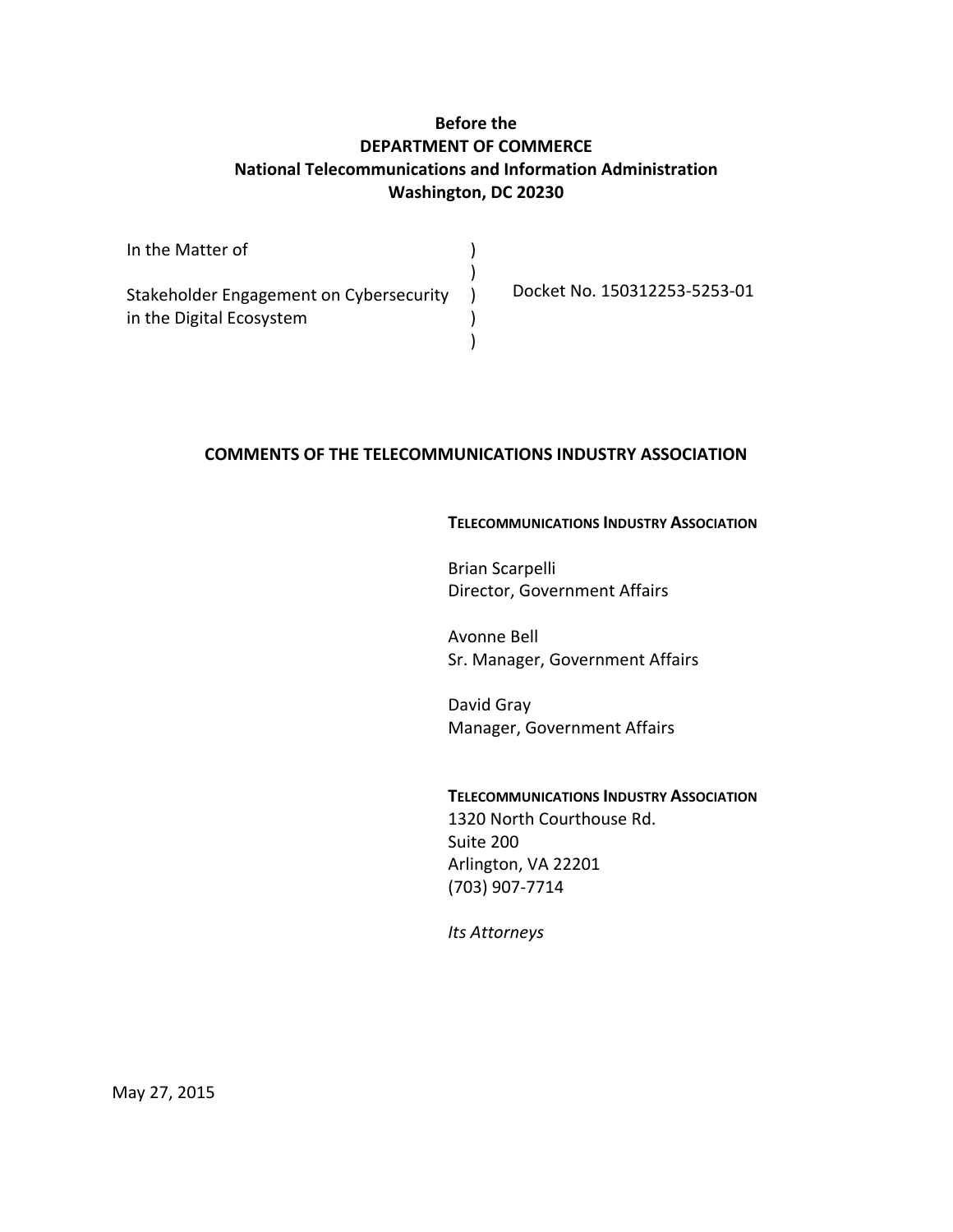# **Table of Contents**

| $\mathbf{L}$ |           |                                                                       |  |
|--------------|-----------|-----------------------------------------------------------------------|--|
| II.          |           | TIA SUPPORTS THE IPTF GOAL OF FACILITATING A SERIES OF DISCUSSIONS TO |  |
| III.         |           | TIA INPUT ON MULTISTAKEHOLDER DISCUSSION STRUCTURE AND PROCESS        |  |
| IV.          |           | TIA INPUT ON SUBJECT AREAS OF FOCUS FOR THE IPTF MULTISTAKEHOLDER     |  |
|              | А.        |                                                                       |  |
|              | <b>B.</b> |                                                                       |  |
| V.           |           |                                                                       |  |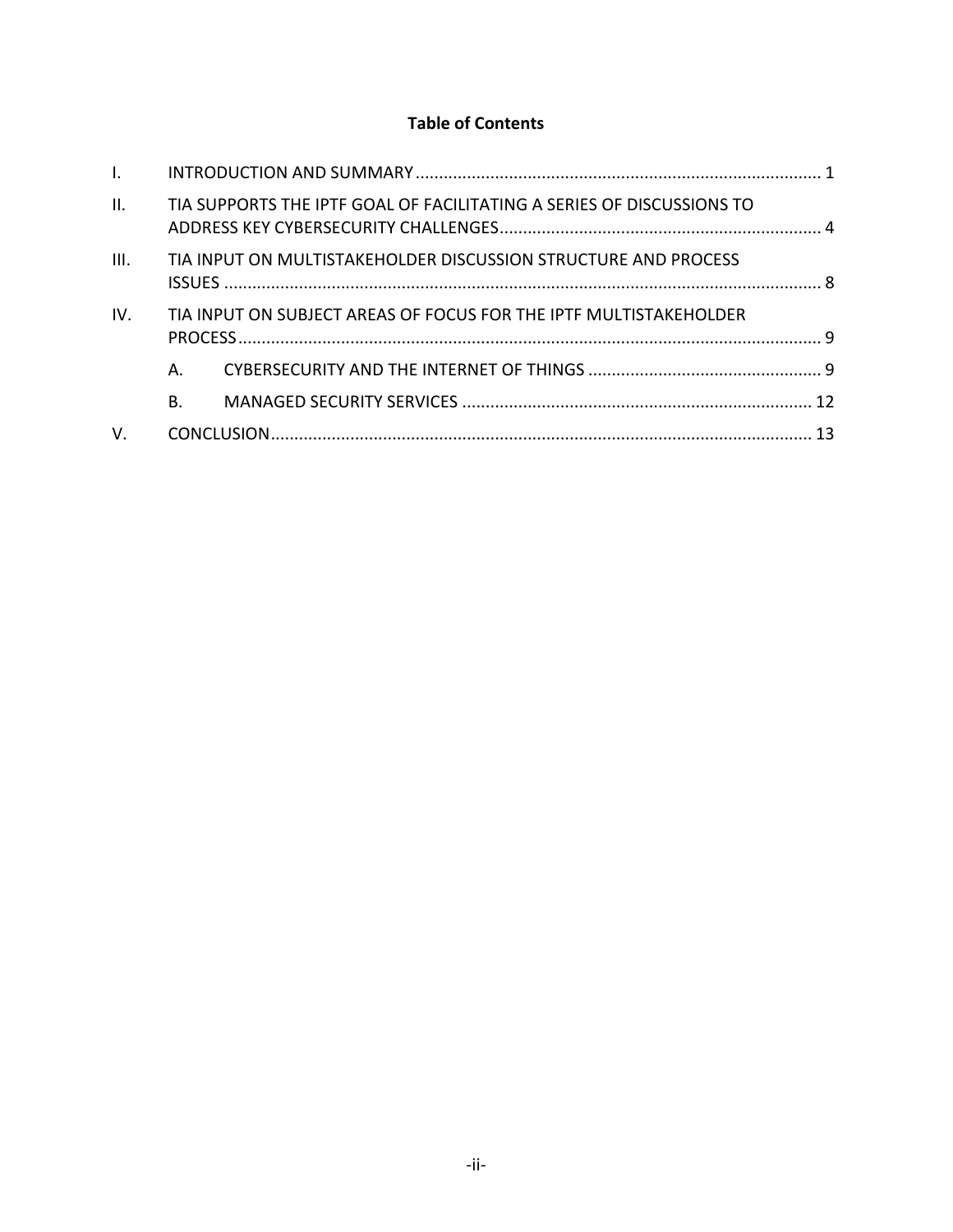## **Before the DEPARTMENT OF COMMERCE National Telecommunications and Information Administration Washington, DC 20230**

| In the Matter of                                                    |                              |
|---------------------------------------------------------------------|------------------------------|
| Stakeholder Engagement on Cybersecurity<br>in the Digital Ecosystem | Docket No. 150312253-5253-01 |
|                                                                     |                              |

## **COMMENTS OF THE TELECOMMUNICATIONS INDUSTRY ASSOCIATION**

### <span id="page-2-0"></span>**I. INTRODUCTION AND SUMMARY**

The Telecommunications Industry Association ("TIA") hereby submits comments in response to the Department of Commerce Internet Policy Task Force's ("IPTF") request for comment to identify substantive cybersecurity issues that affect the digital ecosystem and digital economic growth where broad consensus, coordinated action, and the development of best practices could substantially improve security for organizations and consumers.<sup>[1](#page-2-1)</sup> TIA appreciates the opportunity to provide input on how the IPTF can facilitate further collaborative cybersecurity work to foster innovation and to better secure the ecosystem to ensure that businesses, organizations and individuals can expand their trust, investment and engagement in

<span id="page-2-1"></span><sup>1</sup> National Telecommunications and Information Administration, *Stakeholder Engagement on Cybersecurity in the Digital Ecosystem*, Request for Public Comment, 80 Fed. Reg. 14360 (Mar. 19, 2015) ("RPC")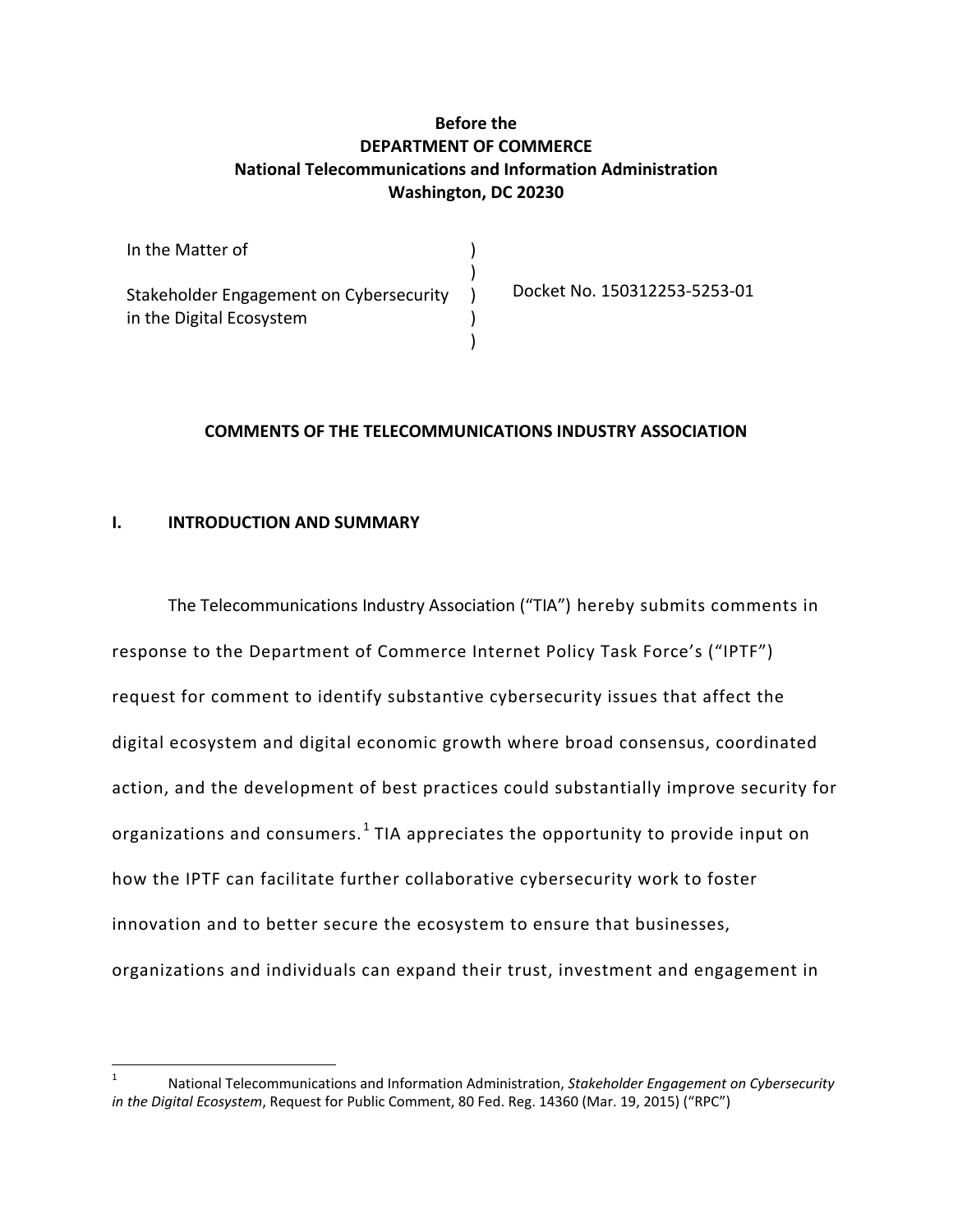the digital economy, while also reinforcing the voluntary, multistakeholder approach to Internet policymaking initially discussed in the Green Paper.

TIA represents hundreds of information and communications technology ("ICT") manufacturer, vendor, and supplier companies in government affairs and standards development. Numerous TIA members are companies producing ICT products and systems, creating information security-related technologies, and providing ICT services information systems, or components of information systems. These products and services innovatively serve many of the critical infrastructure sectors directly impacted by President's Executive Order<sup>[2](#page-3-0)</sup> that created the *Framework for Improving Critical Infrastructure Cybersecurity Version 1.0* on which the Communications Security, Reliability, and Interoperability Council's ("CSRIC") Working Group 4 ("WG 4") best practices and recommendations are based. $3$  To best represent the commitments of our membership in this area, TIA is an actively engaged member involved in key publicprivate efforts that contribute to secure information systems, including the CSRIC; the Communications Sector<sup>[4](#page-3-2)</sup> and Information Technology Sector<sup>[5](#page-3-3)</sup> Coordinating Councils; and the National Coordinating Center for Communications ("NCC"), the Information Sharing and Analysis Center ("ISAC") for telecommunications, part of the Department of Homeland Security's ("DHS") National Cybersecurity and Communications

<span id="page-3-0"></span><sup>2</sup> *See* Executive Order 13636 – Improving Critical Infrastructure Cybersecurity, rel. Feb. 12, 2013 ("EO 13636").

<span id="page-3-1"></span><sup>3</sup> The National Institute of Technology and Standards (NIST), *Framework for Improving Critical Infrastructure Cybersecurity Version 1.0* (Feb. 12, 2014), [http://www.nist.gov/cyberframework/upload/cybersecurity-framework-](http://www.nist.gov/cyberframework/upload/cybersecurity-framework-021214.pdf)[021214.pdf](http://www.nist.gov/cyberframework/upload/cybersecurity-framework-021214.pdf) ("NIST Cybersecurity Framework").

<span id="page-3-2"></span><sup>4</sup> <http://www.commscc.org/>

<span id="page-3-3"></span><sup>5</sup> <http://www.it-scc.org/>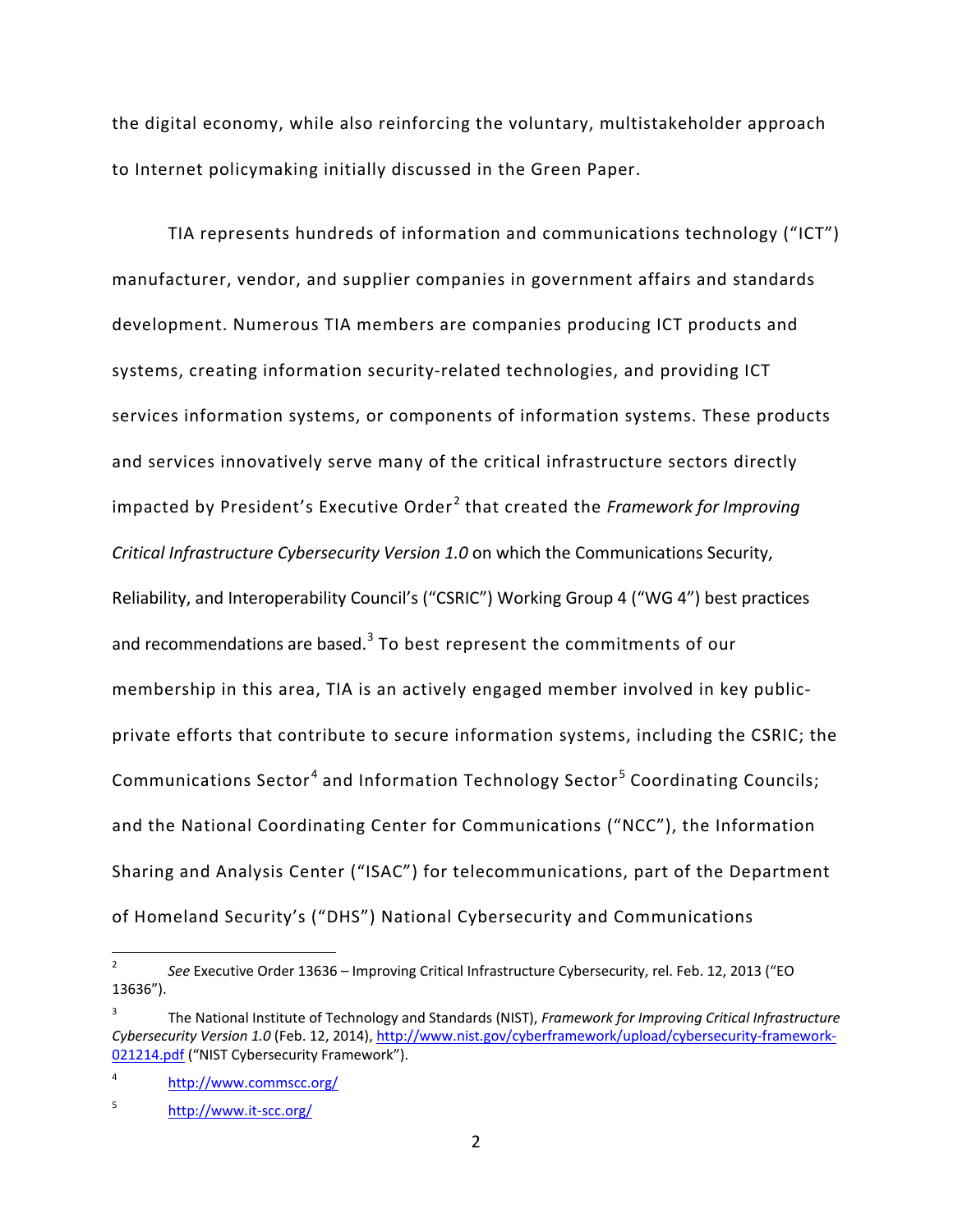Integration Center;  $6$  among other successful public-private partnerships that the CSRIC WG 4 Report builds upon.

Through its Cybersecurity Working Group, TIA members engage in policy advocacy consistent with the following principles:

- Public-private partnerships should be utilized as effective vehicles for collaborating on current and emerging threats.
- Industry-driven best practices and global standards should be relied upon for the security of critical infrastructure.
- Voluntary private sector security standards should be used as non-mandated means to secure the ICT supply chain.
- Governments should provide more timely and detailed cyber intelligence to industry to help identify threats to protect private networks.
- Cybersecurity funding for federal research efforts should be prioritized.

TIA appreciates the National Telecommunications and Information Administration's ("NTIA") efforts to create a transparent and inclusive multistakeholder process to address key cybersecurity challenges, and looks forward to working with the IPTF and other governmental stakeholders both directly and through the envisioned multistakeholder process moving forward. In our comments below, TIA offers the following input based on the consensus views of its members:

<span id="page-4-0"></span><sup>6</sup> <http://www.dhs.gov/national-coordinating-center-communications>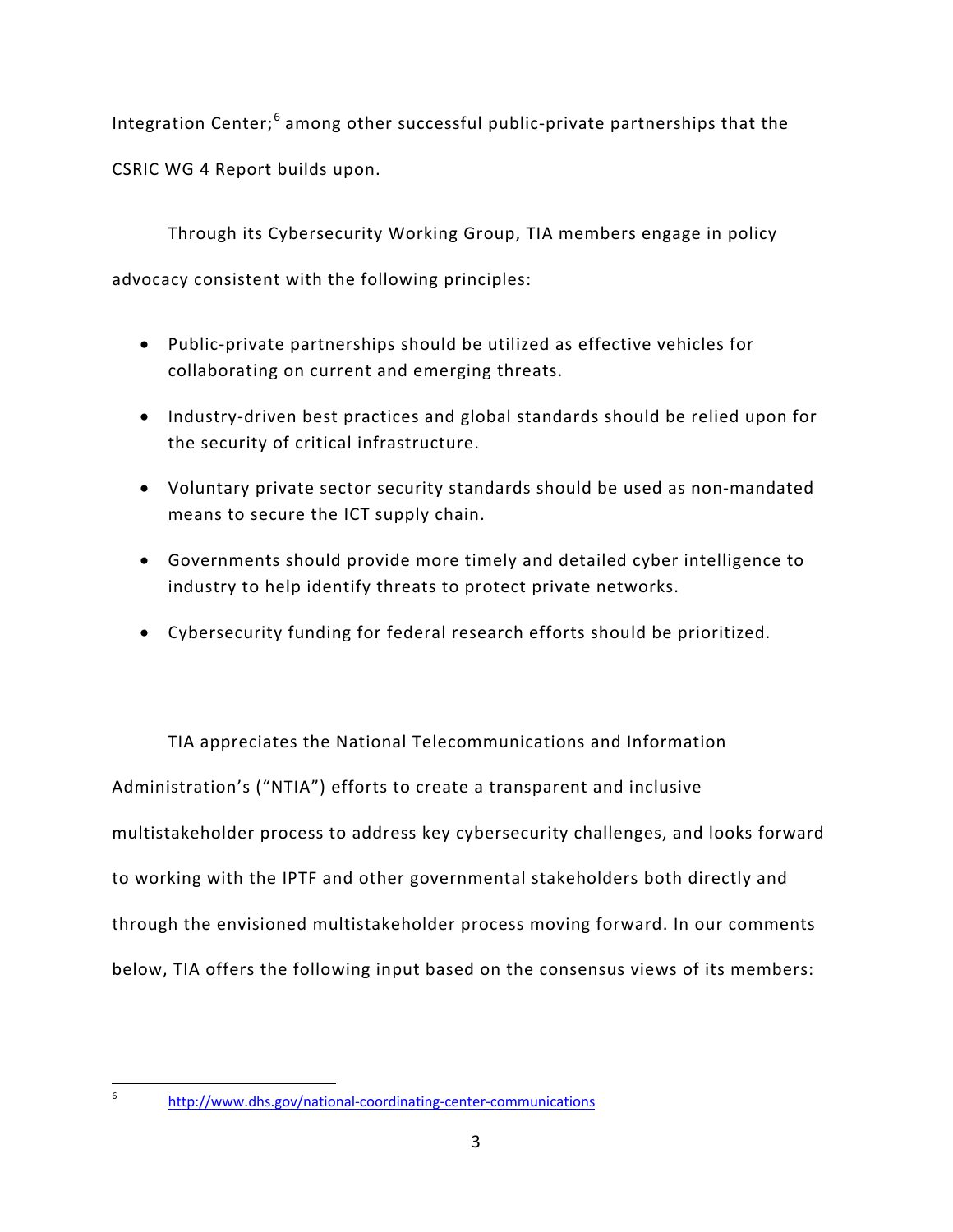- TIA supports the IPTF goal of facilitating a series of discussions to address key cybersecurity challenges;
- TIA provides input on the proposed multistakeholder discussion structure and process; and
- TIA provides support for the multistakeholder process initially addressing the topics of 'Cybersecurity and the Internet of Things' and 'Managed Security Services'

# <span id="page-5-0"></span>**II. TIA SUPPORTS THE IPTF GOAL OF FACILITATING A SERIES OF DISCUSSIONS TO ADDRESS KEY CYBERSECURITY CHALLENGES**

In the RPC, NTIA notes that the IPTF plans to facilitate a series of discussions around key cybersecurity challenges which may involve "combinations of principles, practices, and the voluntary application of policies and existing standards" while avoiding the duplication of any existing work.<sup>[7](#page-5-1)</sup> NTIA explains that such an approach will be focused on areas where stakeholders have identified a problem or begun to seek consensus around specific practices.<sup>[8](#page-5-2)</sup>

TIA supports such a facilitator role for the IPTF, and the proposed dialogue. Holding the

experiences gained from previous and existing efforts as the development of the NIST

Cybersecurity Framework (as well as the National Cybersecurity Center of Excellence ["NCCoE"]

and the National Strategy for Trusted Identities in Cyberspace ["NSTIC"]), the IPTF is positioned

<span id="page-5-1"></span><sup>7</sup> *See* RPC at 14361.

<span id="page-5-2"></span><sup>8</sup> *See Id*.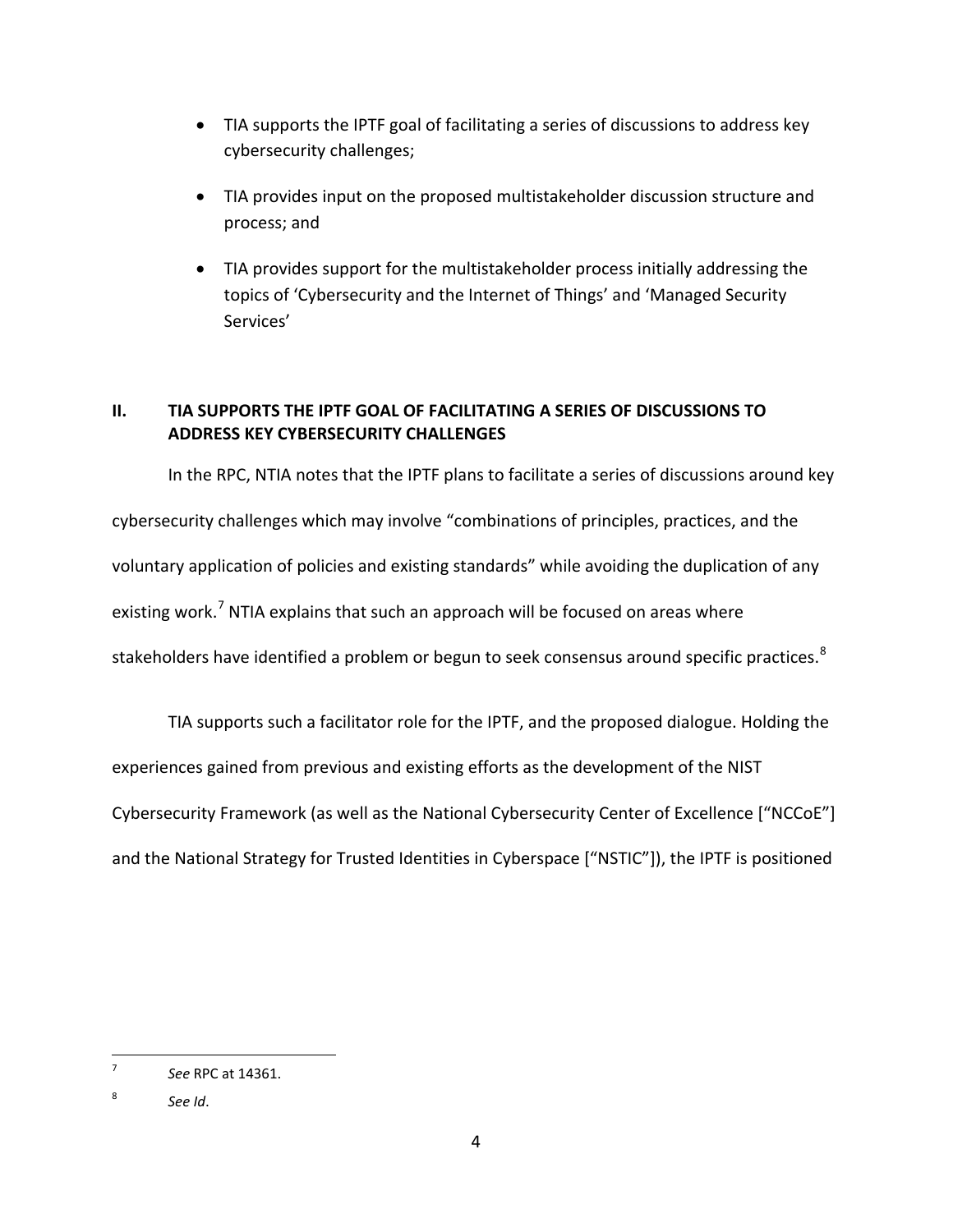in the Department of Commerce to enhance EO 13636 $^9$  $^9$  and the voluntary multistakeholder approach to cybersecurity policymaking.

TIA believes that the sole focus of IPTF-facilitated multistakeholder conversations should focus on flexible, scalable, and voluntary ways to improve cybersecurity in the digital ecosystem, and TIA opposes the multistakeholder process recommending or contemplating mandates or requirements on stakeholders. We urge the IPTF to build on EO 13636's voluntary nature, as NIST did in the development of the NIST Cybersecurity Framework. Based on the ICT manufacturer community's experience, the most effective solution to ensuring innovation in cybersecurity solutions is to rely on voluntary use of internationally-accepted standards and best practices. No part of the contemplated IPTF-facilitated multistakeholder conversations should be used to recommend or contemplate cybersecurity policies that would restrict trade in ICT equipment imported to, or exported from, other countries that are part of the global trading system.

TIA believes that any output from these multistakeholder discussions should reflect the need for cybersecurity risk management approaches in existence and under development (such as the FCC CSRIC Cybersecurity Risk Management Best Practices Report<sup>10</sup>) which may be tailored by individual companies to suit their unique needs, characteristics, and risks (i.e., not one-size-fits-all); are based on meaningful indicators of successful (and unsuccessful) cyber risk

<span id="page-6-0"></span><sup>9</sup> Exec. Order No. 14636, *Improving Critical Infrastructure Cybersecurity*, 78 Fed. Reg. 11739 (February 12, 2013), *available at* [https://www.federalregister.gov/articles/2013/02/19/2013-03915/improving-critical](https://www.federalregister.gov/articles/2013/02/19/2013-03915/improving-critical-infrastructure-cybersecurity)[infrastructure-cybersecurity.](https://www.federalregister.gov/articles/2013/02/19/2013-03915/improving-critical-infrastructure-cybersecurity)

<span id="page-6-1"></span>See [http://transition.fcc.gov/pshs/advisory/csric4/CSRIC\\_WG4\\_Report\\_Final\\_March\\_18\\_2015.pdf](http://transition.fcc.gov/pshs/advisory/csric4/CSRIC_WG4_Report_Final_March_18_2015.pdf) ("FCC\_ CSRIC Cybersecurity Risk Management Best Practices Report").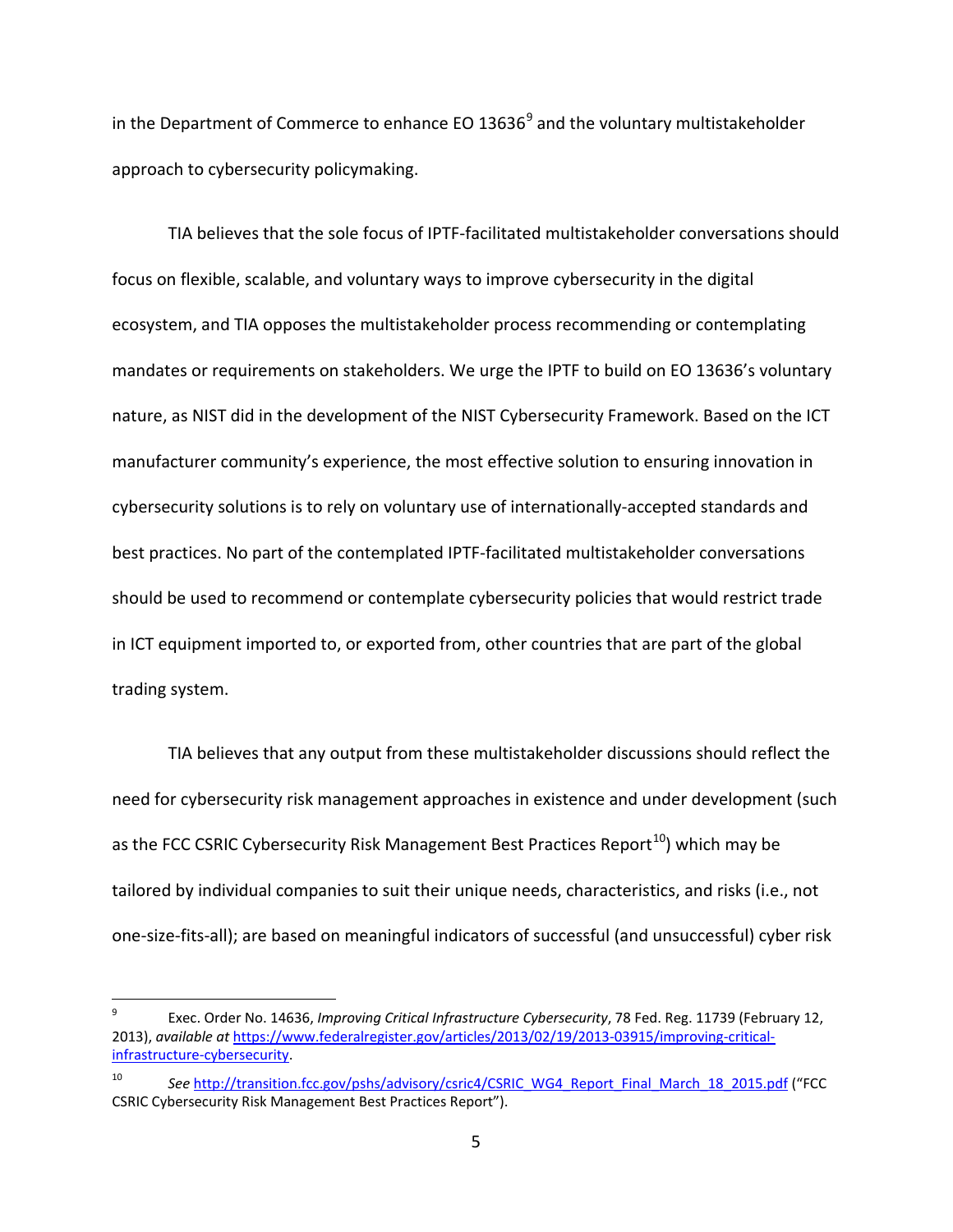management (i.e., outcome-based indicators as opposed to process metrics); and allow for meaningful assessments both internally (e.g., CSO and senior corporate management) and externally (e.g., business partners).<sup>[11](#page-7-0)</sup> TIA fully supports the recommendations in this CSRICapproved and FCC-endorsed report, which lays out voluntary mechanisms to provide macrolevel assurance to the FCC and the public that communications providers are taking the necessary corporate and operational measures to manage cybersecurity risks across the enterprise through the application of the NIST Cybersecurity Framework (or an equivalent construct).TIA notes that the FCC CSRIC's cybersecurity recommendations contain guidance on the cybersecurity risk management metrics<sup>[12](#page-7-1)</sup> to which this multistakeholder discussion should defer, and upon which it should build, and which were constructed in a consensus-driven Federal advisory committee setting. While the CSRIC's recommendations apply to the communications critical infrastructure sector, they may easily serve as a model for metric discussions in other contexts.

Building on the approach of EO 13636, the Cybersecurity Framework, and the CSRIC cybersecurity risk management report, the IPTF has the opportunity to serve as a model for industry members and policymakers globally, reinforcing the success of the voluntary publicprivate partnership model which TIA and many others advocate as the most effective means of improving cybersecurity. In an increasing number of jurisdictions, where alternative mandatebased approaches are sometimes proposed, TIA continues to emphasize to these governments

<span id="page-7-0"></span> $11$  TIA notes that these themes guided the successful FCC CSRIC Working Group 4 report on cybersecurity risk management best practices. *See* CSRIC IV Working Group descriptions, *available at* [http://transition.fcc.gov/bureaus/pshs/advisory/csric4/CSRIC\\_IV\\_Working\\_Group\\_Descriptions\\_9\\_2\\_14.pdf.](http://transition.fcc.gov/bureaus/pshs/advisory/csric4/CSRIC_IV_Working_Group_Descriptions_9_2_14.pdf)

<span id="page-7-1"></span><sup>12</sup> *See* FCC CSRIC Cybersecurity Risk Management Best Practices Report at 355-367.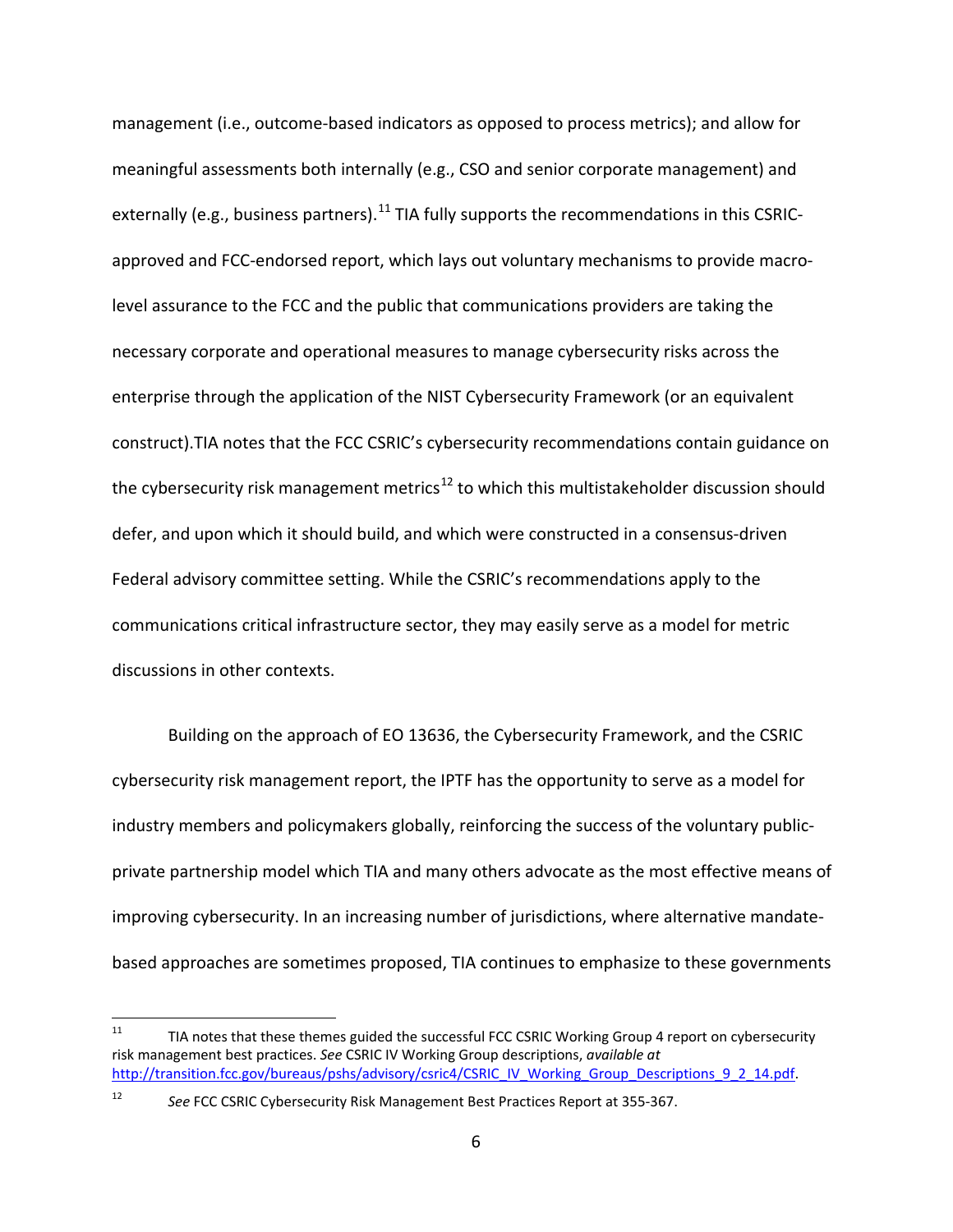that the most effective solutions ensure innovation by relying on voluntary use of internationally-accepted standards and best practices, and that governments should avoid implementing cybersecurity policies that would restrict (1) trade in ICT equipment imported to, or exported from, other countries that are part of the global trading system or (2) cross-border data flows. We support the Department of Commerce's role in increasing awareness of voluntary and consensus-driven approaches to cybersecurity risk management both within the United States government as well as through government-to-government discussions and other international fora.

Finally, in undertaking these efforts, it is important that the IPTF is fully informed about and builds on existing policy and technical standardization efforts, and TIA appreciates this being underscored as a priority in the RPC. Existing efforts that will have transferability to improving cybersecurity in the digital ecosystem include the Federal Communications Commission's CSRIC WG 4 report on cybersecurity risk management, as well as numerous IoTthemed standards bodies and consortia including TIA's TR-50 (Smart Device Communications);<sup>[13](#page-8-0)</sup> oneM2M;<sup>[14](#page-8-1)</sup> the Internet Engineering Task Force, (IETF);<sup>[15](#page-8-2)</sup> and the Institute of Electrical and Electronics Engineers (IEEE) Standards Association;<sup>[16](#page-8-3)</sup> among others.

<span id="page-8-0"></span><sup>13</sup> *See* [http://www.tiaonline.org/all-standards/committees/tr-50.](http://www.tiaonline.org/all-standards/committees/tr-50)

<span id="page-8-1"></span><sup>14</sup> *See* [http://onem2m.org/.](http://onem2m.org/)

<span id="page-8-2"></span><sup>15</sup> *See* [http://www.ietf.org/.](http://www.ietf.org/)

<span id="page-8-3"></span><sup>16</sup> *See* [http://standards.ieee.org/innovate/iot/.](http://standards.ieee.org/innovate/iot/)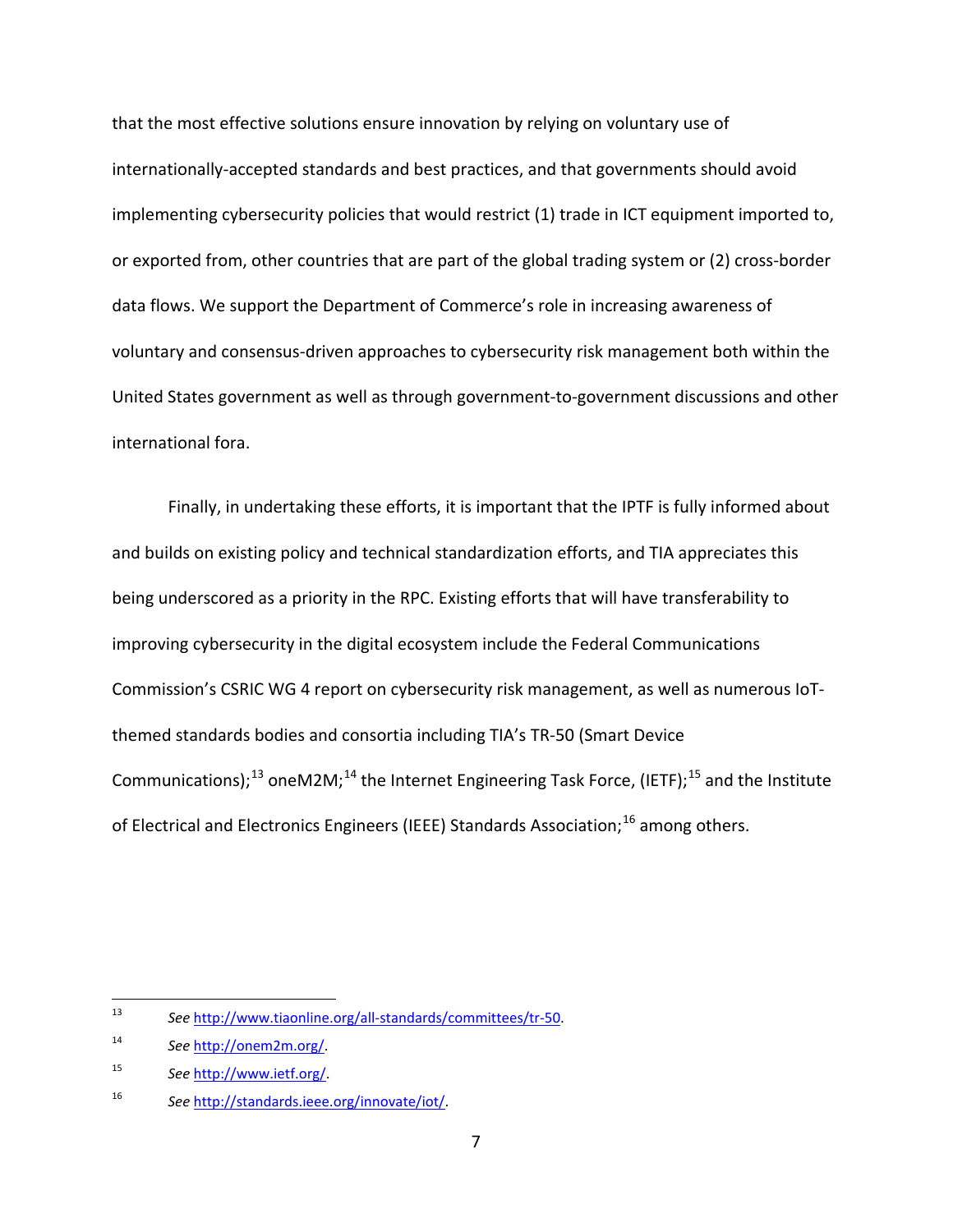#### <span id="page-9-0"></span>**III. TIA INPUT ON MULTISTAKEHOLDER DISCUSSION STRUCTURE AND PROCESS ISSUES**

TIA appreciates NTIA's seeking input on how to best ensure openness, transparency, and consensus-building in the IPTF's multistakeholder process. TIA believes that it is crucial for any IPTF process building on the discussion in the RPC and public input submitted to NTIA that these characteristics be reflected. TIA provides the following views on the structure and process of the planned multistakeholder discussions:

- IPTF multistakeholder discussions should be as open and transparent as possible, allowing any impacted stakeholder to participate, whether in-person or remotely.
- IPTF should use all opportunities available to coordinate and partner within and outside of the United States government to increase awareness of its efforts. In particular, the IPTF work to ensure that international partners, both public and private, be able to participate in the discussions. TIA appreciates the coordinated roles of the IPTF and NIST (and other government stakeholders) in addressing policy and technical/standardization efforts in the cybersecurity space.
- TIA, with a membership comprised of ICT businesses of all sizes, understands and appreciates that small businesses, while a crucial driver of the American economy, may not have broad awareness of the Framework, nor have the resources to invest in the prevention of cyber attacks to the degree that larger organizations do. For small businesses, the importance of education and public awareness in efforts to improve resiliency to cyber-based attacks is especially crucial. These educational efforts, ideally coordinated across the government, will aid small businesses in understanding cybersecurity threats, increase awareness of existing helpful resources available from the government, and help explain how these resources can be best utilized (*e.g.*, how to use the NIST Framework). Holding a series of workshops in different regions of the United States, as proposed in the RPC, will likely encourage increased in-person participation from small- and medium-sized entities ("SMEs"). When selecting physical locations for meetings, TIA suggests considering those locations with lower costs and greater accessibility for SMEs.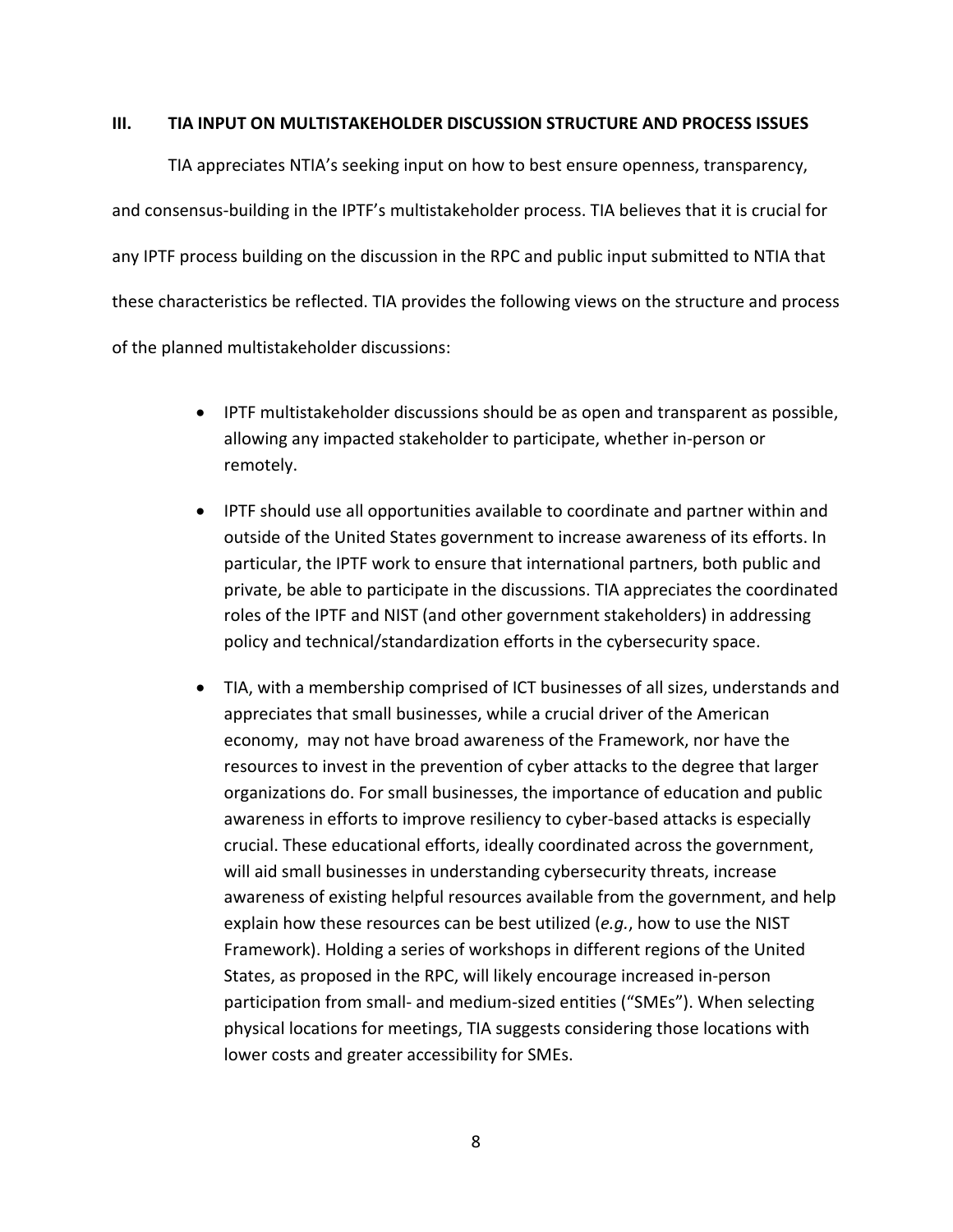#### <span id="page-10-0"></span>**IV. TIA INPUT ON SUBJECT AREAS OF FOCUS FOR THE IPTF MULTISTAKEHOLDER PROCESS**

TIA appreciates the Administration's efforts to enhance voluntary participation in enhanced cybersecurity practices, and understands that, initially, NTIA seeks to determine two to three subject areas for initial focus. Towards identifying these subject areas of highest stakeholder interest of those put forward in the RPC which would benefit from a multistakeholder process, TIA elaborates below on how the multistakeholder process would particularly benefit the topics of (1) 'Cybersecurity and the Internet of Things'; and (2) 'Managed Security Services'.

### **A. Cybersecurity and the Internet of Things**

<span id="page-10-1"></span>In TIA's view, the future for telecommunications and the world economy lies with the Internet of Things ("IoT"). At its most basic, the "Internet of Things" is a label for an increasingly connected future in which regular, everyday items – from household appliances to cars to medical devices – are outfitted with sensors and connected to the Internet to share their data. Viewed more broadly, the Internet of Things will give rise to an entire ecosystem for interconnected devices, objects, systems, and data all working together. In this new world, most communications will be machine-to-machine (M2M), and there will be a continuous exchange of information between devices, sensors, computers, and networks.

Aside from driving transformative societal effects, the economic potential of the IoT is enormous. In 2012, an estimated 8.7 billion "things" were connected worldwide, and projections show that this could grow to 50 billion by the year 2020<sup>[17](#page-10-2)</sup> – generating global

<span id="page-10-2"></span><sup>17</sup> <http://share.cisco.com/internet-of-things2.html>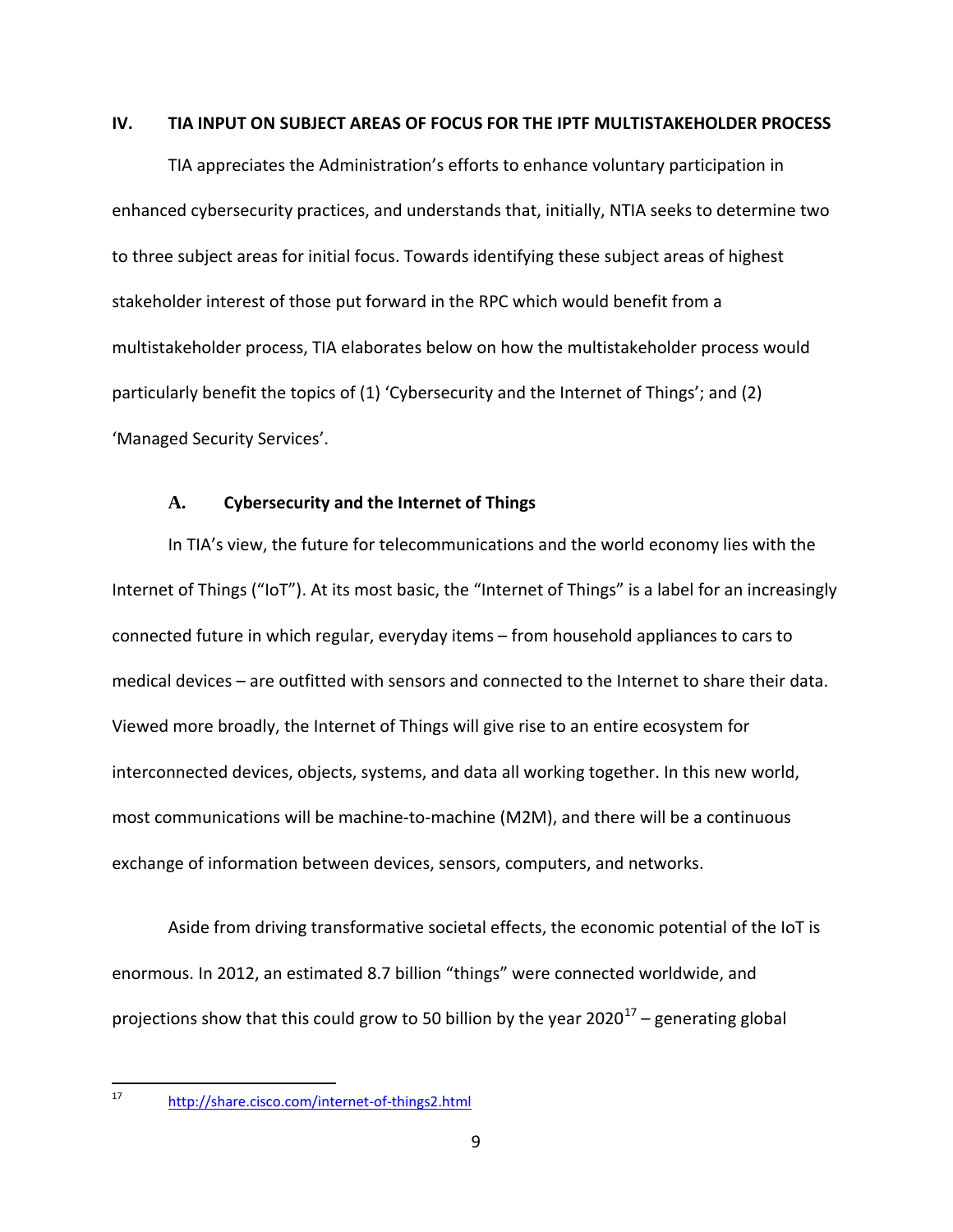revenues of \$8.9 trillion in the process.<sup>[18](#page-11-0)</sup> In direct terms, this represents an enormous market for ICT manufacturers, vendors, and suppliers. Ultimately, however, there will be enormous secondary economic effects as the Internet of Things emerges and gradually transforms daily life worldwide.

Recognizing that policymakers are taking a much greater interest in the IoT and are attempting to craft forward-looking laws and regulations that keep pace with innovation (or at least do not hinder it), TIA has developed *Realizing the Potential of the Internet of Things:*  Recommendations to Policy Makers,<sup>[19](#page-11-1)</sup> a white paper offering a general framework for these IoT policy discussions, which we released during a March 26 roundtable event.<sup>[20](#page-11-2)</sup> In this white paper, TIA recommends that when addressing data security and resilience, policymakers should ensure respect for competitive differentiation as a primary driver of enhanced security solutions, rely on international standards and best practices, fully leverage the public-private partnership model, and to prioritize end-user awareness and education.<sup>[21](#page-11-3)</sup>

In its white paper, TIA also underscores how, with numerous areas of priority running across IoT applications and use cases (ranging from interoperability to privacy to data security), a significant danger exists that vertical approaches imposed in one market will be inappropriate for another. This could lead to a balkanized regulatory approach that stifles innovation and delays or degrades the economic and social potential of the IoT. It is crucial for the United

<span id="page-11-0"></span><sup>18</sup> <http://www.idc.com/getdoc.jsp?containerId=prUS24366813>

<span id="page-11-1"></span><sup>19</sup> [http://www.tiaonline.org/sites/default/files/pages/TIA-White-Paper-](http://www.tiaonline.org/sites/default/files/pages/TIA-White-Paper-Realizing_the_Potential_of_the_Internet_of_Things.pdf)Realizing the Potential of the Internet of Things.pdf

<span id="page-11-2"></span><sup>&</sup>lt;sup>20</sup> <http://www.tianow.org/videos/internet-of-things-roundtable-with-industry-leaders/14100>

<span id="page-11-3"></span><sup>21</sup> *See* TIA IoT White Paper at 8-11.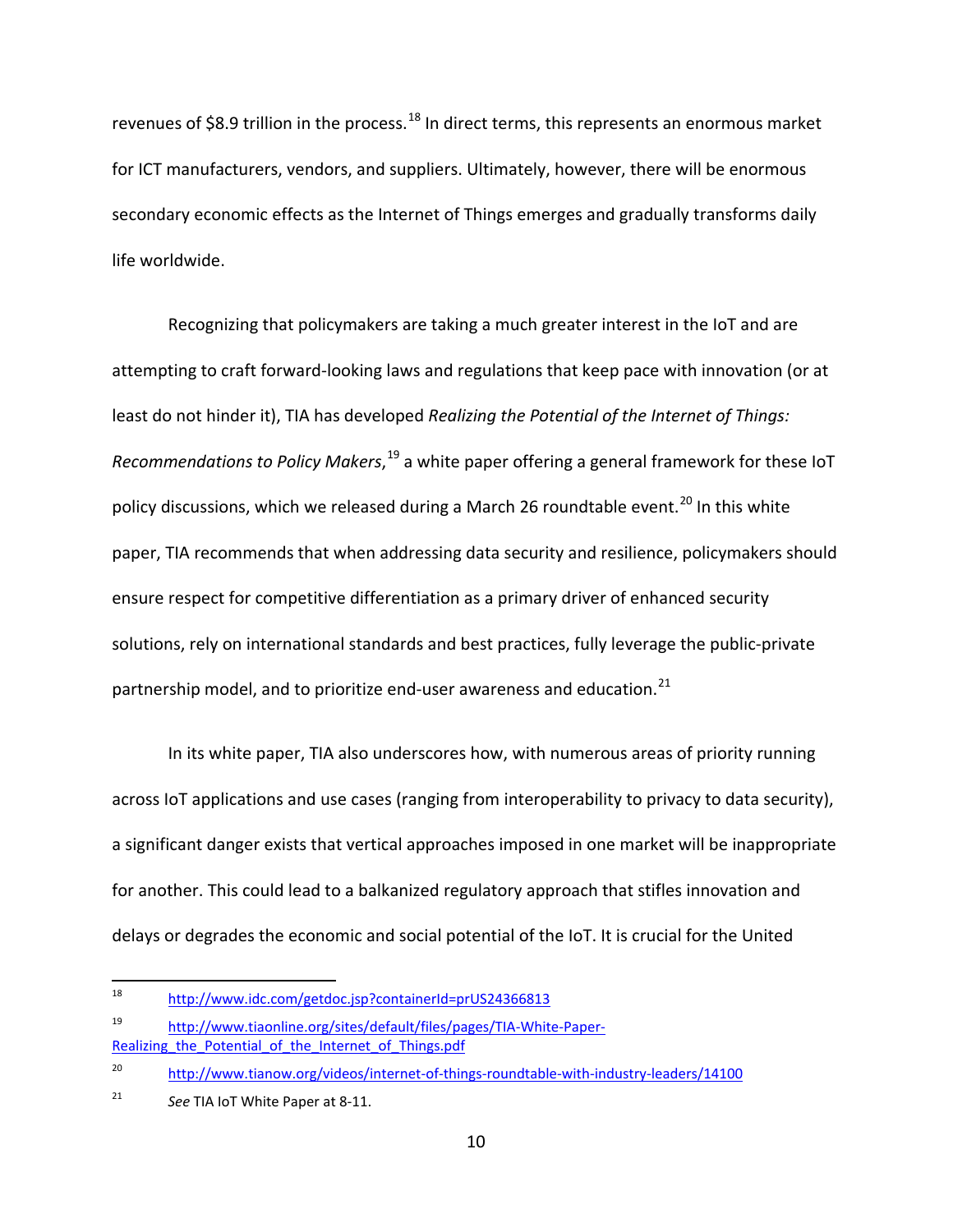States government to develop an IoT strategy to prevent this balkanization, and this need could be addressed (from the cybersecurity perspective) through the multistakeholder process.

Based on the above, TIA agrees that enhancing cybersecurity in the IoT, particularly as more systems integrate information technologies (IT) and operational technologies (OT), could benefit from the multistakeholder discussion as envisioned by NTIA in the RPC. This activity would also be supported in the President's National Security Telecommunications Advisory Committee (NSTAC) report on the IoT and its impact to national security and emergency preparedness, which recommends the close collaboration of government and industry to "coordinate, collaborate and leverage the various industry IoT consortia to develop, update, and maintain IoT deployment guidelines to manage cybersecurity implications and risks."<sup>[22](#page-12-0)</sup>

Given the potential of the IoT, TIA believes that addressing this topic in a multistakeholder discussion would benefit the digital ecosystem as a whole. As noted above (and by NTIA in the RPC), the outcome of such a discussion and any outcome will be dependent on the issues discussed within the process. However, TIA believes that such discussions will be additive to common priority of increasing cybersecurity in the IoT as long as the goals of the effort remain focused on the emergence of voluntary policy frameworks.

Importantly, the multistakeholder discussion should serve an important role in ensuring IoT data privacy through public awareness efforts. Through "cyber hygiene" education efforts, many breaches that would result in a loss of data privacy can be avoided, and a more informed

<span id="page-12-0"></span><sup>22</sup> *See* NSTAC, NSTAC Report to the President on the Internet of Things (Feb. 19, 2014), *available at* [http://www.dhs.gov/sites/default/files/publications/Final%20NSTAC%20Industrial%20Internet%20Scoping%20Rep](http://www.dhs.gov/sites/default/files/publications/Final%20NSTAC%20Industrial%20Internet%20Scoping%20Report_0.pdf) [ort\\_0.pdf.](http://www.dhs.gov/sites/default/files/publications/Final%20NSTAC%20Industrial%20Internet%20Scoping%20Report_0.pdf)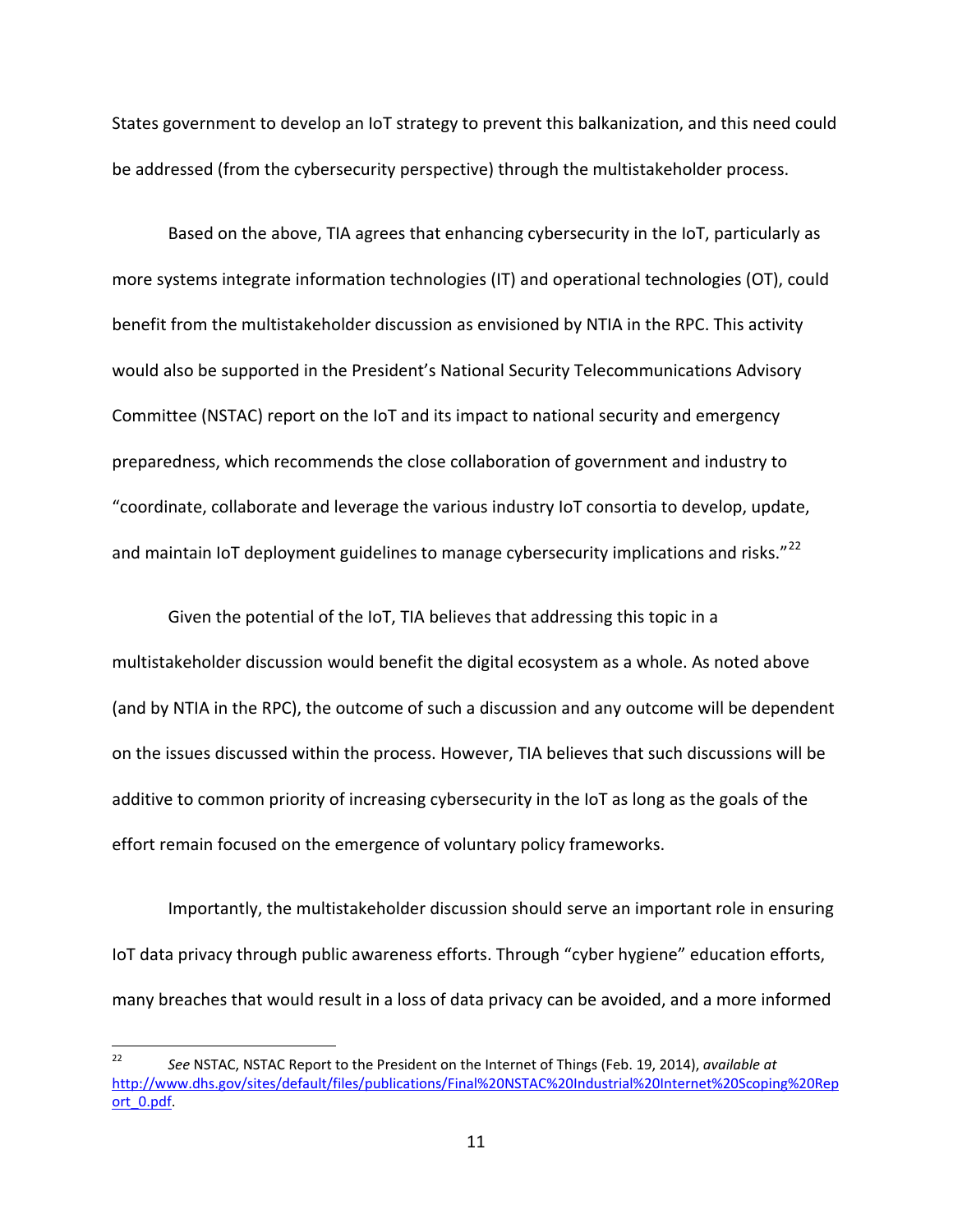end-user is less likely to make voluntary decisions with IoT devices and services that allow data usage beyond their individual comfort.

### **B. Managed Security Services**

<span id="page-13-0"></span>Increasingly, businesses across multiple sectors of the economy have begun to rely on outsourced managed security services ("MSS") to ensure business continuity. These services typically include continuous network monitoring, administration of attack recognition tools, patching of systems, security evaluations audits, and attack response/mitigation. TIA agrees that MSS may be of particular benefit to small- and medium-sized businesses by letting these organizations avoid having to acquire in-house staff, but also are increasingly used (either in part or completely) by large organizations as well. An increasing number of TIA's members have begun to offer these services, and TIA believes that the growth of the MSS market will further increased resilience to cyber-based attacks by providing scalable options in the marketplace. Based on the above, TIA supports the proposal to initiate, and would be interested in contributing our views and experiences on, open multistakeholder dialogue on MSS best practices, towards enabling increased adoption of improved security for organizations of all sizes, while also improving accountability.

12